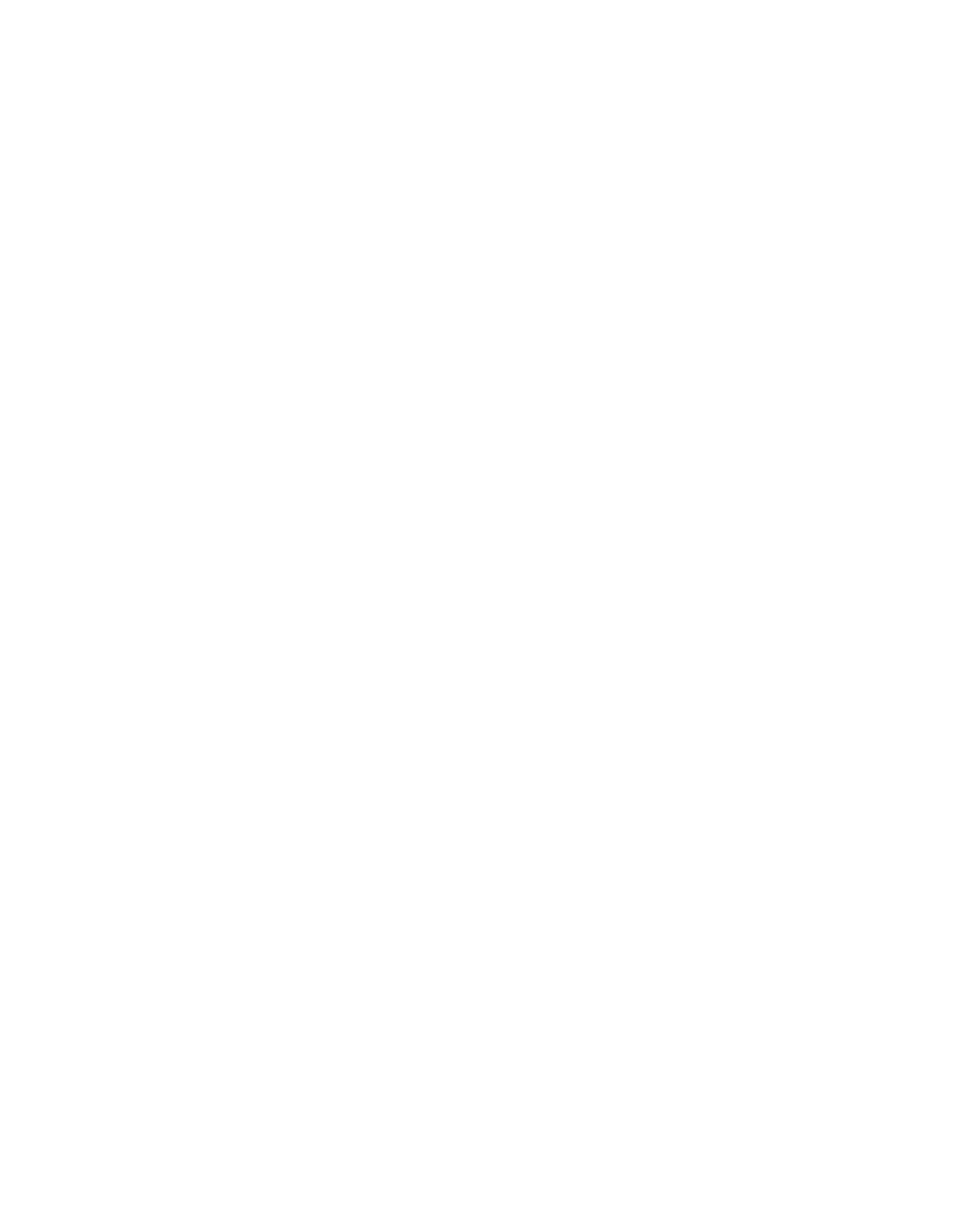# **Sales and Use Tax Special Event Return**

### **General Information**

**FILING PERIOD AND DUE DATES.** The FR-800SE Sales and Use Tax, Special Event return is due by the 20th of the month following the last day of the special event. If the due date falls on a Saturday, Sunday or legal holiday, the return is due the next business day. To avoid receiving a delinquency notice, a return must be filed even if no sales were made or no sales or use tax is due.

**FORMS.** The FR-800SE with all the necessary forms and instructions will be delivered to each special event vendor. Taxpayers are responsible for filing and paying taxes on time whether or not the forms are received.

**PAYMENTS.** Make a check or money order payable to the DC Treasurer and mail it with the FR-800SE return to the Office of Tax and Revenue, PO Box 37559, Washington DC 20013-7559. Payments may also be made in person at any DC branch of the Wachovia Bank. Please write your Federal Employer Identification Number (FEIN) or Social Security Number (SSN), FR-800SE and the tax year on your payment.

**DISHONORED CHECKS.** There is a charge of \$65 for each dishonored check issued to DC.

### **TAX RATES:**

- (a) **5.75% rate**, in general, applies to:
	- (1) Sales of tangible property delivered in the District of Columbia;
	- (2) Rentals of tangible personal property, except rentals of textiles to residential users;
	- (3) Sales of newspapers and publications;
	- (4) Sales of food or drink sold through vending machines;
	- (5) Sales of the following services: real property maintenance; landscaping; employment; personnel placement; data processing; information; production; fabrication or printing; repairs or alterations of tangible personal property; copying; photocopying, duplicating, or mailing; delivery; and laundering, dry cleaning, or pressing; except if the service is performed by coin-operated equipment.
	- (6) Sales of stationary two-way radio services, telegraph services, teletypewriter services, teleconferencing services, "900," "976," "915," and other "900" type telecommunication services, telephone answering services, and coin-operated telephone services. Sales of these services are exempt from sales tax if charges to the end-user are subject to the DC gross receipts or the toll telecommunication tax;
	- (7) Admissions to certain public events (for detailed information, refer to the pamphlet "General Information—Sales and Use Taxes" FR-379);
	- (8) Sales of local telephone service, gas, oil and electricity for commercial use; and
	- (9) Sales of solid fuel or steam.
- (b) **9% rate applies** to sales of alcoholic beverages sold for consumption off the premises.
- (c) **10% rate applies to:**
	- (1) All sales of food or drink served or prepared for immediate consumption or sold in or by restaurants, lunch counters, cafeterias, hotels, caterers, boarding houses, carry-out shops and other similar places of business.

This includes sales of food or drink in a heated state, cold drinks dispensed on a self-service basis into a container; and frozen yogurt, ice cream, ice milk or sherbet sold in quantities of less than one pint;

- (2) Rental of motor vehicles and utility trailers, except those registered for commercial purposes;
- (3) Sales of alcoholic beverages sold for consumption on the premises; and
- (4) Sales of prepaid telephone calling cards.
- (d) **12% rate applies** to:
	- Charges for the service of parking, storing or keeping motor vehicles or trailers; and
	- Tobacco products, **other than cigarettes or premium cigars or pipe tobacco**. This includes any product made primarily from tobacco that is intended for consumption by smoking, by chewing or as snuff. **NOTE:** A premium cigar is an individual cigar with a retail cost of \$2 or more or a packaged unit of cigars with an average cost of \$2 or more per cigar.
- (e) **14.5% rate applies** to charges for rooms, lodgings or accommodations furnished to transients.
- **NOTE:** Sales tax must be charged and collected on the actual selling price.

**EXEMPT AND NONTAXABLE SALES.** The following are examples of exempt and, therefore, nontaxable sales:

- (a) Sales to the United States or the Government of the District of Columbia or any instrumentalities thereof;
- (b) Sales to semipublic institutions that have a DC Certificate of Exemption (Form FR-551);
- (c) Sales to a purchaser that furnished you with a DC Certificate of Resale (Form OTR-368); and
- (d) Sales delivered to a purchaser outside DC.
- **NOTE:** Charitable organizations must collect sales tax from purchasers of items and remit the tax as indicated under **PAYMENTS**

**RULES FOR REPORTING SALES AND GROSS RECEIPTS.** Report cash, credit or charge sales, including conditional sales, for the period in which the sale occurred, even if a portion of the sale price has not been collected. Do not deduct from taxable sales the refunds you issued for previously reported sales (see next page,**OVERPAYMENT OF SALES OR USE TAX**) or sales of property that was subsequently repossessed. You may deduct uncollected balances of accounts (bad debts). Subsequent collections of bad debts must be reported in full in the period in which they are collected. Expenses of collecting bad debts are not deductible. (See Title 9 of the DC Municipal Regulations.)

**NOTE:** A copy of Title 9 of the DC Municipal Regulations may be purchased from the Office of Documents and Administrative Issuances, 441 4th St NW # 520S, Washington DC 20001-2714.

### **PENALTIES AND INTEREST CHARGES.**

- (a) A penalty of 5 percent per month is imposed for the failure to file a return or pay any tax due on time. It is computed on the unpaid tax for each month, or fraction of a month, that the return is not filed or the tax is not paid. The penalty may not exceed an additional amount equal to 25 percent of the tax due.
- (b) A penalty of 20 percent is imposed on the portion of an underpayment of taxes attributable to negligence. Negligence is a failure to make a reasonable attempt to comply with the law or to use ordinary and reasonable care in preparing tax returns without the intent to defraud. One indication of neg-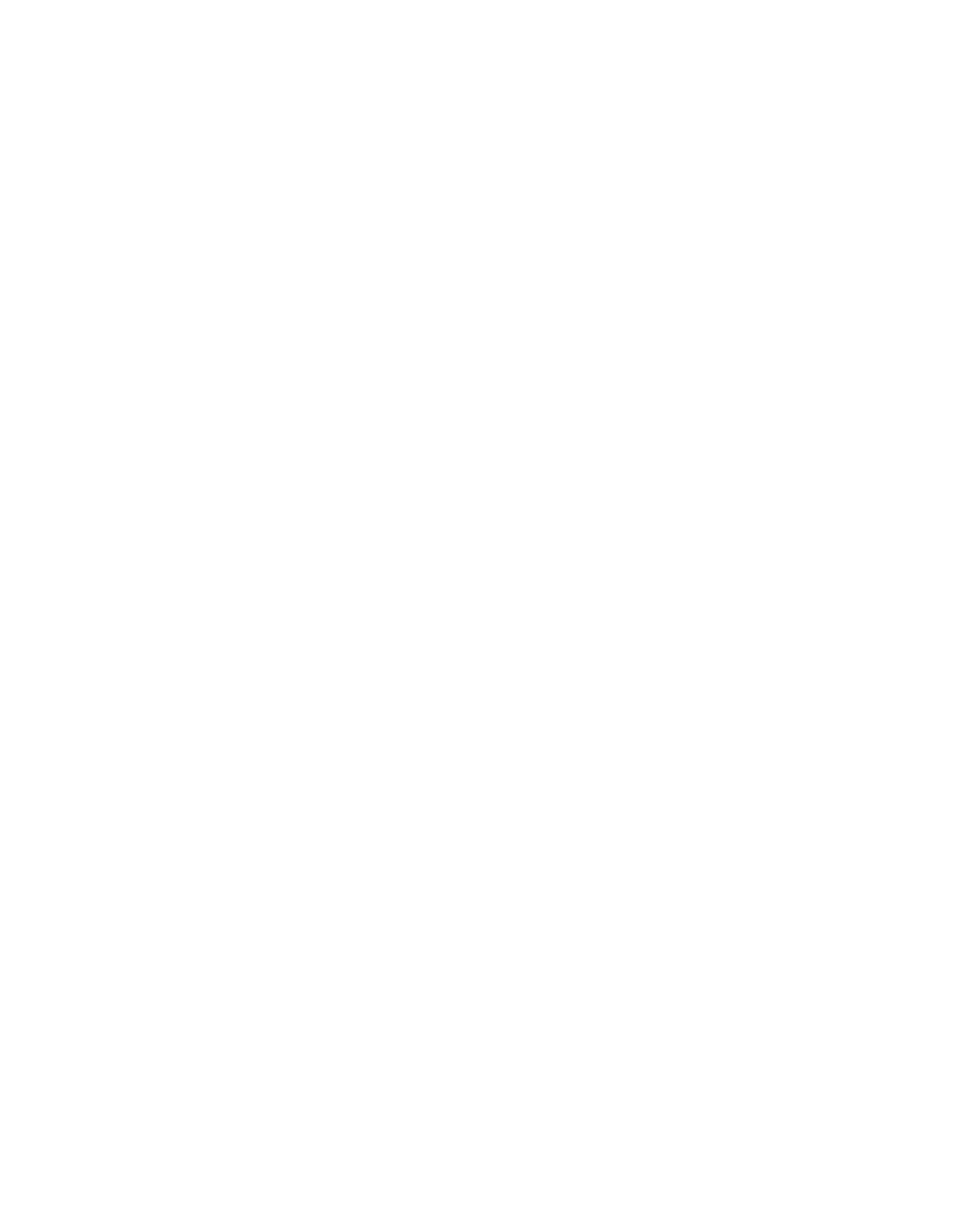ligence is a failure to keep adequate books and records.

- (c) Interest of 10 per cent per year, compounded daily will be assessed on a late return or late payment.
- (d) A civil fraud penalty of 75 percent.
- (e) It is not necessary for you to compute any penalty and interest owed since OTR will automatically compute these amounts where appropriate.

**CRIMINAL PENALTIES.** Any person required to file a return or report, or perform any act under the provisions of the DC Sales and Use Tax Act who:

(a) Fails or neglects to file the return or report or perform such act within the time required shall, upon conviction thereof, be fined not more than \$1,000 or imprisoned for not more than 180 days, or both, for each and every failure or neglect.

(b) Willfully fails or refuses to file the return or report or perform such act within the time required shall, upon conviction thereof, be fined not more than \$5,000 or imprisoned for not more than one year, or both.

These penalties are in addition to penalties for false statements under DC Code §22-2514 and any other applicable penalties. Corporate officers may be held personally liable for the payment of taxes owed if the payment is not remitted to the District.

**USE TAX REPORTING.** Report use tax on the cost of all tangible personal property and taxable services used or consumed by you within the District for which sales tax has not been paid to any state. This includes the cost of items purchased under a Certificate of Resale, Form OTR-368, or withdrawn from stock for personal use or for use in the conduct of your business.

**OVERPAYMENT OF SALES OR USE TAX.** An overpayment of sales or use tax for a prior year should not be taken as a credit on the tax return for a subsequent period. To receive a refund of the overpayment, you must file a Claim for Refund of Sales and Use Tax, Form FP-331. If additional information is needed, please call (202) 727- 4TAX (4829). For tax forms, call (202) 442-6546 or visit www. taxpayerservicecenter.com.

NOTE**: Lines 1 - 4 are for reporting use tax.**

**Line 1: Taxable at 5.75%.** In Column B enter the Taxable amount of all items or services used by you in the District for the period being reported for which you have not previously paid a sales tax to any state. Multiply the amount by **.0575** and enter the result on Line 1, Column C.

**Line 2: Taxable at 9%.** In Column B enter the Taxable amount of alcoholic beverages used by you in the District for the period being reported for which you have not previously paid a sales tax to any state. Multiply the amount by **.09** and enter the result on Line 2, Column C.

**Line 3: Taxable at 10%.** In Column B enter the Taxable amount of all food and drink used or consumed in the District, or rentals of motor vehicles or utility trailers (except those registered for commercial purposes) for the period being reported for which you have not previously paid a sales tax to any state. Multiply the amount by **.10** and enter the result on Line 3, Column C.

**Line 4: Taxable at 12%.** In Column B enter the Taxable amount of other tobacco products used by you in the District for the period

being reported for which you have not previously paid a sales tax to any state. Multiply the amount by **.12** and enter the result on Line 4, Column C.

**Line 5: Total use tax:** Add Lines 1- 4 of Column C and enter the result on Line 5, Column C.

NOTE: **Lines 6 - 11 are for reporting sales tax.**

**Line 6: Taxable at 5.75%.** In Column B enter the amount of sales taxed at 5.75 per cent for the period being reported. Multiply the amount by **.0575** and enter the result on Line 6, Column C.

**Line 7: Taxable at 9%.** In Column B enter the amount of sales taxed at 9 per cent for the period being reported. Multiply the amount by **.09** and enter the result on Line 7, Column C.

**Line 8: Taxable at 10%.** In Column B enter the amount of sales taxed at 10 per cent for the period being reported. Multiply the amount by **.10** and enter the result on Line 8, Column C.

**Line 9: Taxable at 12%.** In Column B enter the amount of sales of parking, storing or keeping motor vehicles taxed at 12 per cent for the period being reported. Multiply the amount by **.12** and enter the result on Line 9, Column C.

**Line 10: Taxable at 12%.** In Column B enter the amount of sales of Other Tobacco Products taxed at 12 per cent for the period being reported. Multiply the amount by **.12** and enter the result on Line 10C.

**Line 11: Taxable at 14.5%.** In Column B enter the amount of sales taxed at 14.5 per cent for the period being reported. Multiply the amount by **.145** and enter the result on Line 11, Column C.

**Line 12, Column B:** Add the entries on Lines 6 - 11 of Column B and enter as the **Total taxable sales**.

Line 12, Column C: Add the entries on Lines 6 through 11 of Column C and enter as the **Total sales tax**.

Line 13, Column B: Enter your Total exempt sales for the sales period being reported. Include eligible sales during the sales tax holiday.

**Line 14, Column B:** Add Lines 12 and 13 of Column B and enter the result as the Total sales.

**Line 15, Column C:** Add Lines 5C (total use tax) and 12C-14C of Column C and enter the result on 15C. This is the **Total amount due**.

### NOTE:

- **• NAICS Business Activity Codes Please enter the appropriate NAICS code on your return. The codes are listed in FR-500, Combined Business Tax Registration application. The FR-500 is on our website www.taxpayerservicecenter.com and is also available at our North Capitol St. location.**
- **• You must enter your FEIN or SSN on the return. Each return must be properly completed and signed.**

**IMPORTANT:** Make the check or money order payable to the DC Treasurer. If mailing your return, use the mail label in the back of this booklet or mail to: Office of Tax and Revenue, PO Box 37559, Washington DC 20013-7559. Write your FEIN or SSN,"FR-800SE" and tax period on your check or money order. Payments may also be made in person at any DC branch of the Wachovia Bank.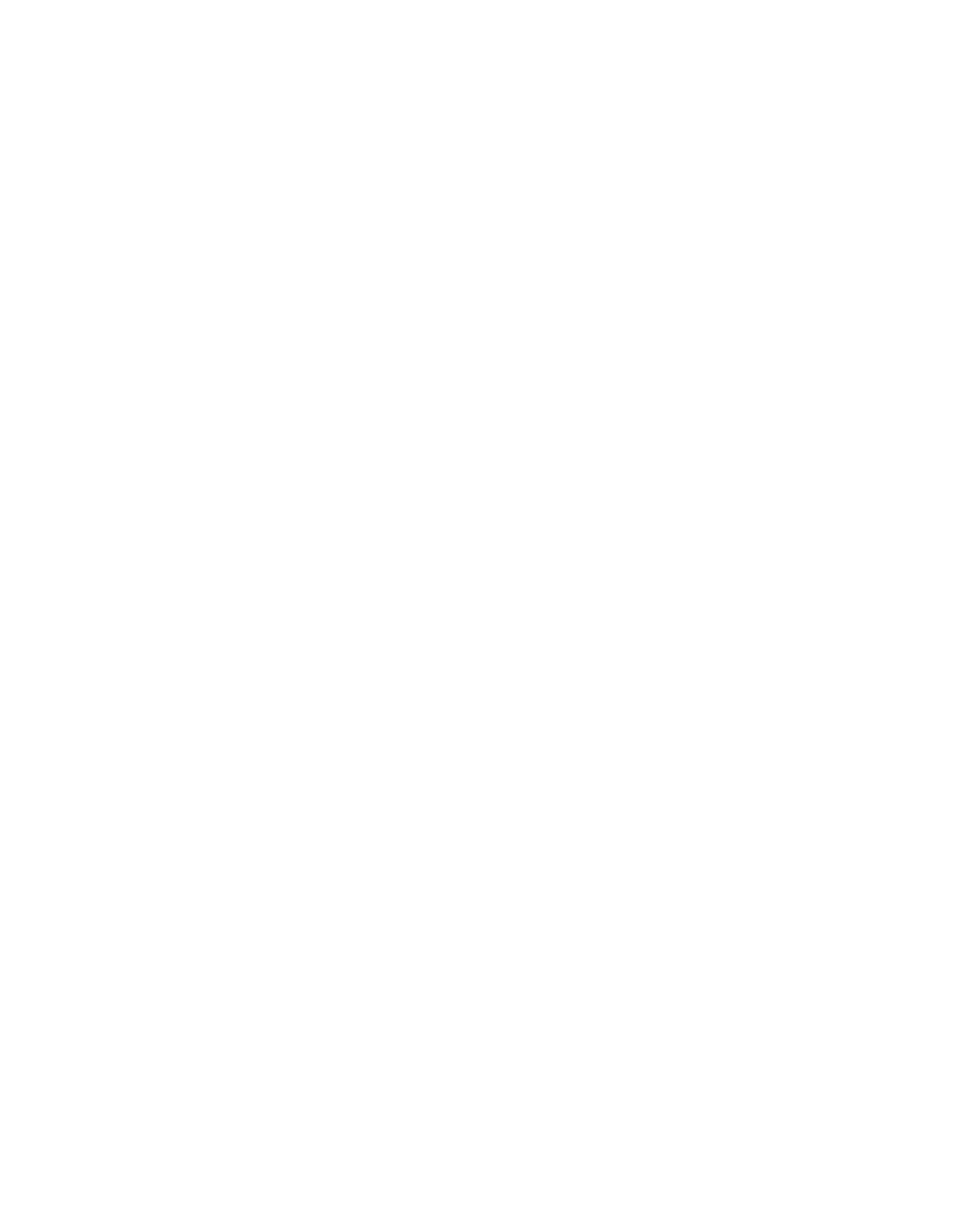

\* \* \* Government of the 2009 FR-800SE Sales and Use Tax Special Event Return



|                                                    | Taxpayer Identification Number                        | Fill in:<br>if FEIN                                                                                                                                                                                                           | Period Ending (MMDDYYYY) |                                                        |                                   |                   | <b>OFFICIAL USE ONLY</b>                                                   |  |  |  |  |
|----------------------------------------------------|-------------------------------------------------------|-------------------------------------------------------------------------------------------------------------------------------------------------------------------------------------------------------------------------------|--------------------------|--------------------------------------------------------|-----------------------------------|-------------------|----------------------------------------------------------------------------|--|--|--|--|
|                                                    | <b>Business name</b>                                  | Fill in:<br>if SSN                                                                                                                                                                                                            |                          | Event name                                             |                                   |                   |                                                                            |  |  |  |  |
| Mailing address line 1                             |                                                       |                                                                                                                                                                                                                               |                          | Fill in                                                |                                   | if Amended return |                                                                            |  |  |  |  |
| Mailing address line 2                             |                                                       |                                                                                                                                                                                                                               |                          |                                                        |                                   |                   | Due date                                                                   |  |  |  |  |
| City                                               |                                                       | $Zip Code + 4$<br>State                                                                                                                                                                                                       |                          |                                                        |                                   |                   |                                                                            |  |  |  |  |
|                                                    |                                                       |                                                                                                                                                                                                                               |                          |                                                        |                                   |                   | File a return even if no sales were<br>made or no sales or use tax is due. |  |  |  |  |
|                                                    | Column A<br>Description                               | Column B - Taxable amount                                                                                                                                                                                                     |                          | Tax Rate                                               |                                   |                   | Column C - Tax due - multiply column B by tax rate, enter here             |  |  |  |  |
| 1. Use                                             | 1B<br>Taxable at 5.75%                                |                                                                                                                                                                                                                               |                          | X .0575                                                | 1 <sup>C</sup>                    |                   |                                                                            |  |  |  |  |
|                                                    | 2. Use<br>2B<br>Taxable at 9%                         |                                                                                                                                                                                                                               |                          | X .09                                                  | 2C                                |                   |                                                                            |  |  |  |  |
| 3. Use                                             | 3B<br>Taxable at 10%                                  |                                                                                                                                                                                                                               |                          | $X$ .10                                                | 3C                                |                   |                                                                            |  |  |  |  |
|                                                    | 4. Use - other tobacco<br>4B<br>Taxable at 12%        |                                                                                                                                                                                                                               |                          | X<br>.12                                               | 4C                                |                   |                                                                            |  |  |  |  |
|                                                    | <b>5. Total use tax</b> (Add Lines 1C, 2C, 3C and 4C) |                                                                                                                                                                                                                               |                          |                                                        | <b>5C</b>                         |                   |                                                                            |  |  |  |  |
|                                                    | 6. Sales<br>6B<br>Taxable at 5.75%                    |                                                                                                                                                                                                                               |                          | X .0575                                                | 6C                                |                   |                                                                            |  |  |  |  |
|                                                    | 7. Sales<br>7B<br>Taxable at 9%                       |                                                                                                                                                                                                                               |                          | X .09                                                  | 7C                                |                   |                                                                            |  |  |  |  |
|                                                    | 8. Sales<br>8B<br>Taxable at 10%                      |                                                                                                                                                                                                                               |                          | $X$ .10                                                | 8C                                |                   |                                                                            |  |  |  |  |
|                                                    | 9. Sales - parking<br>9B<br>Taxable at 12%            |                                                                                                                                                                                                                               |                          | $X$ .12                                                | 9C                                |                   |                                                                            |  |  |  |  |
|                                                    | 10. Sales - other tobacco<br>10B<br>Taxable at 12%    |                                                                                                                                                                                                                               |                          | $X$ .12                                                | 10C                               |                   |                                                                            |  |  |  |  |
|                                                    | 11. Sales<br>11B<br>Taxable at 14.5%                  |                                                                                                                                                                                                                               |                          | X .145                                                 | 11C                               |                   |                                                                            |  |  |  |  |
| 12. Total taxable sales 12B<br>(Add Lines 6B-11B). |                                                       |                                                                                                                                                                                                                               |                          | 12. Total sales tax<br>(Add Lines 6C-11C)              | <b>12C</b>                        |                   |                                                                            |  |  |  |  |
|                                                    | 13B<br>13. Total exempt sales                         |                                                                                                                                                                                                                               |                          |                                                        |                                   |                   |                                                                            |  |  |  |  |
|                                                    | 14B<br>14. Total sales<br>(Add Lines 12B and 13B)     |                                                                                                                                                                                                                               |                          |                                                        |                                   |                   |                                                                            |  |  |  |  |
|                                                    |                                                       |                                                                                                                                                                                                                               |                          | 15. Total amount due 15C<br>(Add Lines 5C and 12C-14C) |                                   |                   |                                                                            |  |  |  |  |
|                                                    |                                                       |                                                                                                                                                                                                                               |                          |                                                        |                                   |                   |                                                                            |  |  |  |  |
|                                                    | <b>PLEASE</b><br>SIGN                                 | Under penalties of law, I declare that this return is correct, to the best of my knowledge.<br>Declaration of paid preparer is based on the information available to the preparer.                                            |                          |                                                        |                                   |                   | Telephone Number of Person to Contact                                      |  |  |  |  |
|                                                    | <b>HERE</b><br>Taxpayer's signature                   |                                                                                                                                                                                                                               | Title                    |                                                        |                                   |                   |                                                                            |  |  |  |  |
|                                                    | PAID<br><b>PREPARER</b><br><b>ONLY</b>                | Preparer's signature (if other than taxpayer)                                                                                                                                                                                 |                          | Date                                                   | Paid Preparer's FEIN, SSN or PTIN |                   |                                                                            |  |  |  |  |
|                                                    | Firm name and address                                 |                                                                                                                                                                                                                               |                          |                                                        |                                   |                   |                                                                            |  |  |  |  |
|                                                    |                                                       | Make check or money order payable to the DC Treasurer. Include your FEIN or SSN, "FR-800SE" and tax period on your payment.<br>Mail return and payment to: Office of Tax and Revenue, PO Box 37559, Washington DC 20013-7559. |                          |                                                        |                                   |                   |                                                                            |  |  |  |  |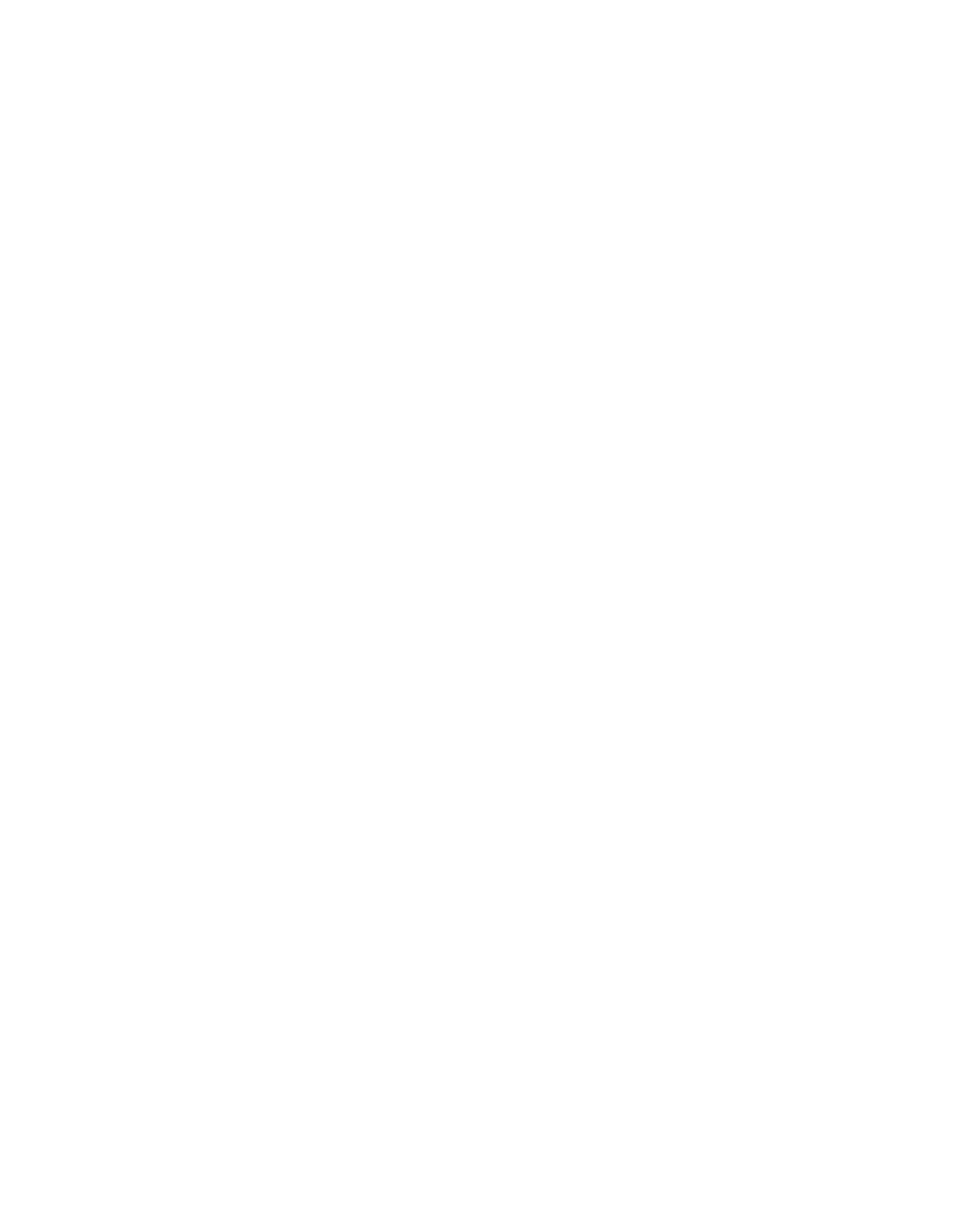| <b>★ ★ ★</b> Government of the |
|--------------------------------|
| District of Columbia           |

2009 FR-800SE Sales and Use Tax Special Event Return



| Taxpayer Identification Number                     |                                                                                                                             |                                               | Fill in:                                                                                                                                                                           | if FEIN                   |       | Period Ending (MMDDYYYY) |          |                                                                                                |                |                   |  | <b>OFFICIAL USE ONLY</b>                                                                              |  |  |  |
|----------------------------------------------------|-----------------------------------------------------------------------------------------------------------------------------|-----------------------------------------------|------------------------------------------------------------------------------------------------------------------------------------------------------------------------------------|---------------------------|-------|--------------------------|----------|------------------------------------------------------------------------------------------------|----------------|-------------------|--|-------------------------------------------------------------------------------------------------------|--|--|--|
|                                                    |                                                                                                                             |                                               | Fill in:                                                                                                                                                                           | if SSN                    |       |                          |          |                                                                                                |                |                   |  |                                                                                                       |  |  |  |
| <b>Business name</b>                               |                                                                                                                             |                                               |                                                                                                                                                                                    |                           |       |                          |          | Event name                                                                                     |                |                   |  |                                                                                                       |  |  |  |
|                                                    |                                                                                                                             |                                               |                                                                                                                                                                                    |                           |       |                          |          | Fill in                                                                                        |                | if Amended return |  |                                                                                                       |  |  |  |
| Mailing address line 1                             |                                                                                                                             |                                               |                                                                                                                                                                                    |                           |       |                          |          |                                                                                                |                |                   |  |                                                                                                       |  |  |  |
| Mailing address line 2                             |                                                                                                                             |                                               |                                                                                                                                                                                    |                           |       |                          |          | NAICS code                                                                                     |                |                   |  | Due date                                                                                              |  |  |  |
|                                                    |                                                                                                                             |                                               | State                                                                                                                                                                              | $Zip Code + 4$            |       |                          |          |                                                                                                |                |                   |  |                                                                                                       |  |  |  |
| City                                               |                                                                                                                             |                                               |                                                                                                                                                                                    |                           |       |                          |          |                                                                                                |                |                   |  | File a return even if no sales were                                                                   |  |  |  |
| Column A<br>Description                            |                                                                                                                             |                                               |                                                                                                                                                                                    | Column B - Taxable amount |       |                          | Tax Rate |                                                                                                |                |                   |  | made or no sales or use tax is due.<br>Column C - Tax due - multiply column B by tax rate, enter here |  |  |  |
| 1. Use<br>Taxable at 5.75%                         | 1B                                                                                                                          |                                               |                                                                                                                                                                                    |                           |       |                          |          | X .0575                                                                                        | 1 <sup>C</sup> |                   |  |                                                                                                       |  |  |  |
| 2. Use<br>Taxable at 9%                            | 2B                                                                                                                          |                                               |                                                                                                                                                                                    |                           |       |                          | $X$ .09  |                                                                                                | 2C             |                   |  |                                                                                                       |  |  |  |
| 3. Use<br>Taxable at 10%                           | 3B                                                                                                                          |                                               |                                                                                                                                                                                    |                           |       |                          | $X$ .10  |                                                                                                | 3C             |                   |  |                                                                                                       |  |  |  |
| 4. Use - other tobacco<br>Taxable at 12%           | 4B                                                                                                                          |                                               |                                                                                                                                                                                    |                           |       |                          | Χ        | .12                                                                                            | 4C             |                   |  |                                                                                                       |  |  |  |
|                                                    | <b>5. Total use tax</b> (Add Lines 1C, 2C, 3C and 4C)                                                                       |                                               |                                                                                                                                                                                    |                           |       |                          |          |                                                                                                | <b>5C</b>      |                   |  |                                                                                                       |  |  |  |
| 6. Sales<br>Taxable at 5.75%                       | 6B                                                                                                                          |                                               |                                                                                                                                                                                    |                           |       |                          |          | X .0575                                                                                        | 6C             |                   |  |                                                                                                       |  |  |  |
| 7. Sales<br>Taxable at 9%                          | 7B                                                                                                                          |                                               |                                                                                                                                                                                    |                           |       |                          | X        | .09                                                                                            | 7C             |                   |  |                                                                                                       |  |  |  |
| 8. Sales<br>Taxable at 10%                         | 8B                                                                                                                          |                                               |                                                                                                                                                                                    |                           |       |                          | $X$ .10  |                                                                                                | 8C             |                   |  |                                                                                                       |  |  |  |
| 9. Sales - parking<br>Taxable at 12%               | 9B                                                                                                                          |                                               |                                                                                                                                                                                    |                           |       |                          | $X$ .12  |                                                                                                | 9C             |                   |  |                                                                                                       |  |  |  |
| 10. Sales - other tobacco<br>Taxable at 12%        | 10B                                                                                                                         |                                               |                                                                                                                                                                                    |                           |       |                          | $X$ .12  |                                                                                                | 10C            |                   |  |                                                                                                       |  |  |  |
| 11. Sales<br>11B<br>Taxable at 14.5%               |                                                                                                                             |                                               |                                                                                                                                                                                    |                           |       |                          | X .145   |                                                                                                | 11C            |                   |  |                                                                                                       |  |  |  |
| 12. Total taxable sales 12B<br>(Add Lines 6B-11B). |                                                                                                                             |                                               |                                                                                                                                                                                    |                           |       |                          |          | <b>12. Total sales tax</b><br>(Add Lines 6C-11C)                                               | <b>12C</b>     |                   |  |                                                                                                       |  |  |  |
| 13. Total exempt sales                             | 13B                                                                                                                         |                                               |                                                                                                                                                                                    |                           |       |                          |          |                                                                                                |                |                   |  |                                                                                                       |  |  |  |
| 14. Total sales                                    | 14B<br>(Add Lines 12B and 13B)                                                                                              |                                               |                                                                                                                                                                                    |                           |       |                          |          |                                                                                                |                |                   |  |                                                                                                       |  |  |  |
|                                                    |                                                                                                                             |                                               |                                                                                                                                                                                    |                           |       |                          |          | 15. Total amount due 15C<br>(Add Lines 5C and 12C-14C)                                         |                |                   |  |                                                                                                       |  |  |  |
|                                                    |                                                                                                                             |                                               |                                                                                                                                                                                    |                           |       |                          |          |                                                                                                |                |                   |  |                                                                                                       |  |  |  |
|                                                    |                                                                                                                             |                                               |                                                                                                                                                                                    |                           |       |                          |          |                                                                                                |                |                   |  | Telephone Number of Person to Contact                                                                 |  |  |  |
| <b>PLEASE</b>                                      |                                                                                                                             |                                               | Under penalties of law, I declare that this return is correct, to the best of my knowledge.<br>Declaration of paid preparer is based on the information available to the preparer. |                           |       |                          |          |                                                                                                |                |                   |  |                                                                                                       |  |  |  |
| <b>SIGN</b><br><b>HERE</b>                         | Taxpayer's signature                                                                                                        |                                               |                                                                                                                                                                                    |                           | Title |                          | Date     |                                                                                                |                |                   |  |                                                                                                       |  |  |  |
| PAID                                               |                                                                                                                             |                                               |                                                                                                                                                                                    |                           |       |                          |          | Paid Preparer's FEIN, SSN or PTIN                                                              |                |                   |  |                                                                                                       |  |  |  |
| <b>PREPARER</b><br><b>ONLY</b>                     |                                                                                                                             | Preparer's signature (if other than taxpayer) |                                                                                                                                                                                    |                           |       |                          | Date     |                                                                                                |                |                   |  |                                                                                                       |  |  |  |
|                                                    | Firm name and address                                                                                                       |                                               |                                                                                                                                                                                    |                           |       |                          |          |                                                                                                |                |                   |  |                                                                                                       |  |  |  |
|                                                    |                                                                                                                             |                                               |                                                                                                                                                                                    |                           |       |                          |          |                                                                                                |                |                   |  |                                                                                                       |  |  |  |
|                                                    |                                                                                                                             |                                               |                                                                                                                                                                                    |                           |       |                          |          |                                                                                                |                |                   |  |                                                                                                       |  |  |  |
|                                                    | Make check or money order payable to the DC Treasurer. Include your FEIN or SSN, "FR-800SE" and tax period on your payment. |                                               |                                                                                                                                                                                    |                           |       |                          |          | Mail return and payment to: Office of Tax and Revenue, PO Box 37559, Washington DC 20013-7559. |                |                   |  |                                                                                                       |  |  |  |